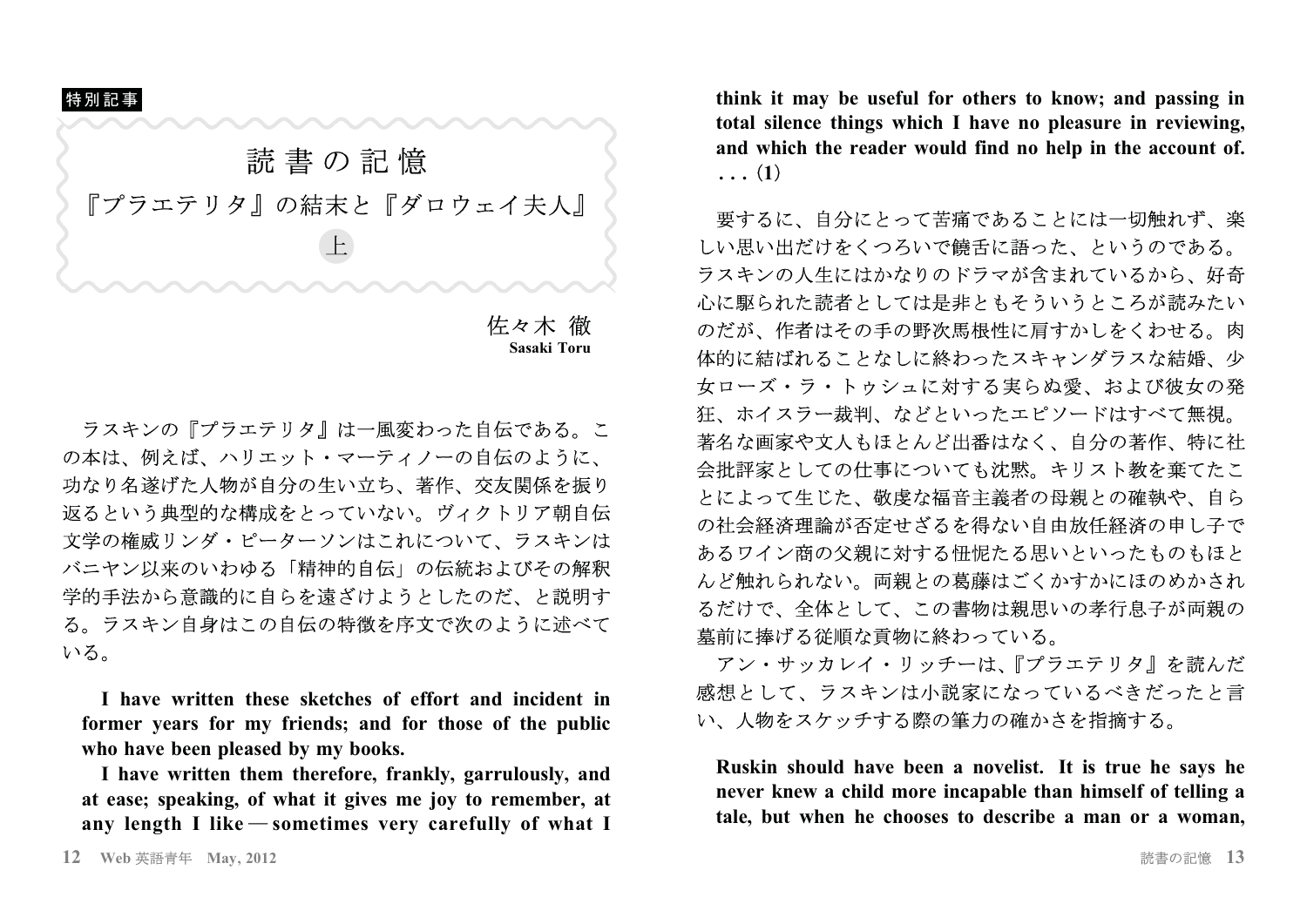there stands the figure before us; when he tells a story, we live it. His is rather the descriptive than the constructive faculty; his mastery is over detail and quality rather than over form.  $(92-93)$ 

だが、彼女が人物描写の好例として挙げるのはラスキンの叔 母や父親の商売のパートナーであって、要するに、物語の脇役 に過ぎない。しかも、彼女が言うように、ラスキンには物語を 構築する才能が欠けている。ここでのラスキンはプロットのな い小説を書いているようなものである。血湧き肉躍るメロドラ マを愛好する者にとっては、『プラエテリタ』は決して面白い 読み物ではない。この本は全体に、人間よりもむしろ場所の描 写が多く、旅行記や紀行文の愛好家に向いている作品かもしれ ない。

ただ、そうは言っても、文章がすばらしい、つまり、言語表 現が興味深い箇所はいくつもある。就中読みごたえがあるのが 結末だ。先述したように、この自伝には本来あってしかるべき なのに欠如している部分がたくさんある。基本的に時系列にそ って人生をたどる本書は三部からなるが、その第三部に入る と、ラスキンは自分の体調からとても一生のすべてを語る時間 はないと思ったのであろう、例えば『近代画家論』第3巻と第 4巻、『ヴェネツィアの石』全3巻を発表した1850年代の10 年間を「無駄な仕事に浪費してしまった」と2ページで片づ け、それから後は話があっちへ行くかと思えばこっちに行った り、いささか脈絡を欠くようになる。525 ページからなるオッ クスフォード版の結末近くでは、次に挙げるような「ちょっと 話を中断して」という類のフレーズが頻出する。

I interrupt myself for a moment to express....  $(506)$ ; I must pause again to tell the modern reader....  $(515)$ ; I pause again to distinguish this noble pride....  $(516)$ ; I must pause again, to crowd together one or two explanations.  $\ldots$  (517); I may forget, unless I speak of it here...  $(522)$ 

また、このような断りなしに勝手に話題が転じることもある ので、終尾における話の運び方は相当気まぐれなものだ。本作 はほとんど「意識の流れ」を思わせる書き方で締めくくられ る、と言ってもいいだろう。ただ、「締めくくられる」といっ ても、この作品を執筆している間にラスキンは何度も精神状態 が不安定になり、最後は健康上の理由で筆を置かざるを得なく なったというのが実情であり、彼がはじめからこの作品をこう いう風に決着させようと計画していたとは考えにくい。にもか かわらず、この本の結末には、作品全体を眺めると、なるほど と思わせるデザインが感じられるのである。

例えばトロロープが自伝の中で自分が書いたものについて多 くを語るのとは異なり、『プラエテリタ』においてはラスキン が読んだものについて紙数が割かれている。

I am, and my father was before me, a violent Tory of the old school;  $-Walter$  Scott's school, that is to say, and Homer's. I name these two out of the numberless great Tory writers, because they were my own two masters. I had Walter Scott's novels, and the Iliad (Pope's translation), for constant reading when I was a child, on week-days: on Sunday their effect was tempered by Robinson Crusoe and the Pilgrim's Progress....  $(5)$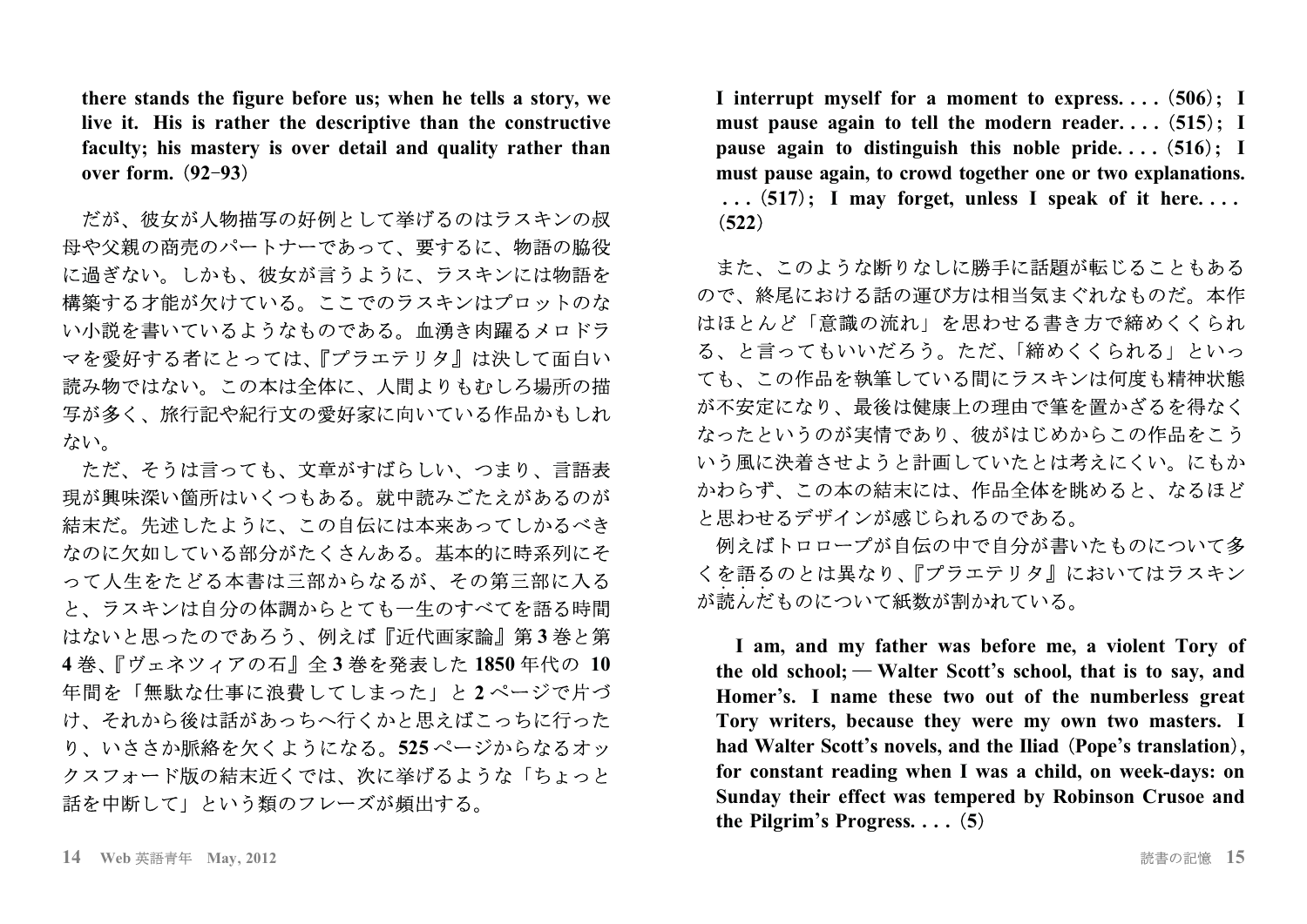これは本書の冒頭だが、いきなり、最初の文にスコットとホ メロスが登場する。ここに象徴的に表現されているように、ラ スキンの人生は彼の読んだ本によって決定されていると言って も過言ではない。『プラエテリタ』の記述から、スコットとホ メロスのほかに、聖書は当然のこととして、バイロン、シャー ウッド夫人、ジョージ・ハーバートが彼の人生に大きな影響を 与えたことが窺い知れる(ハーバートとラスキンについてはア イドルの論文が、福音主義キリスト教の作家として有名なシャ ーウッド夫人と『プラエテリタ』についてはハンソンの論文が 参考になる)。ここに名を挙げた作家の中でも、本書における 言及から判断すると、とりわけスコットとハーバートはラスキ ンにとって決定的に重要な意味を持った作家であったと思われ る。

『プラエテリタ』の最終章は「ジョアナの世話」という題が ついており、晩年のラスキンの世話をしていたジョアナ・セヴ ァンという女性に対する感謝の気持ちが綴られている。先に触 れたように、ここでは頻繁に話題転換が行われるのだが、ラス キンの意識の流れを簡単に示すと、次のようになる。

ジョアナとの出会い、母とジョアナ、ジョアナとスコット、 スコットランドの風景、スコットの小説、『レッドゴーント レット』、スコットと音楽、音楽一般、ふたたびスコット (『ミドロジアンの心臓』)、ジョアナのダンス、20年前のこ と、庭にいるジョアナ。

ラスキンはまずジョアナとの出会いを語る。彼女は親類の一 人で、老いた母の面倒を見にやってきて、母親の死後、今度は ラスキンの面倒を見るために家に残る。ラスキンは彼女の人と

なりを語り、次いで、彼の両親と同じくスコットランド出身の 彼女の助けを借りて、ウォルター・スコットの文学に対する理 解が深まったこと、彼が愛したヴェネツィアなどイタリアの風 景よりも、スコットランドの風景の方が真の信仰心を喚起する ことなどを述べる。それから8ページほどがスコットに費やさ れる。ラスキンは自分の好きなスコットの作品の名前を次々に 挙げ、『レッドゴーントレット』の放浪のヴァイオリン弾き、 さすらいのウィリーについて述べ、スコットの音楽に関する知 識の深さに触れ、そこから音楽一般の話になり、スコットに戻 って『ミドロジアンの心臓』のお気に入りのパッセージを紹介 し、唐突にジョアナのダンスへと話題は移る。そしてふたたび 唐突に、ラスキンはジョアナが若い娘だった20年前、すなわ ち1869年のことを思い出す。それに続く箇所、すなわち『プ ラエテリタ』の最後の2段落を以下に引く(以下、本稿におけ る下線はすべて引用者によるものである)。

I draw back to my own home, twenty years ago, permitted to thank Heaven once more for the peace, and hope, and loveliness of it, and the Elysian walks with Joanie, and Paradisiacal with Rosie, under the peach-blossom branches by the little glittering stream which I had paved with crystal for them. I had built behind the highest cluster of laurels a reservoir, from which, on sunny afternoons, I could let a quite rippling film of water run for a couple of hours down behind the hayfield, where the grass in spring still grew fresh and deep. There used to be always a corncrake or two in it. Twilight after twilight I have hunted that bird, and never once got glimpse of it: the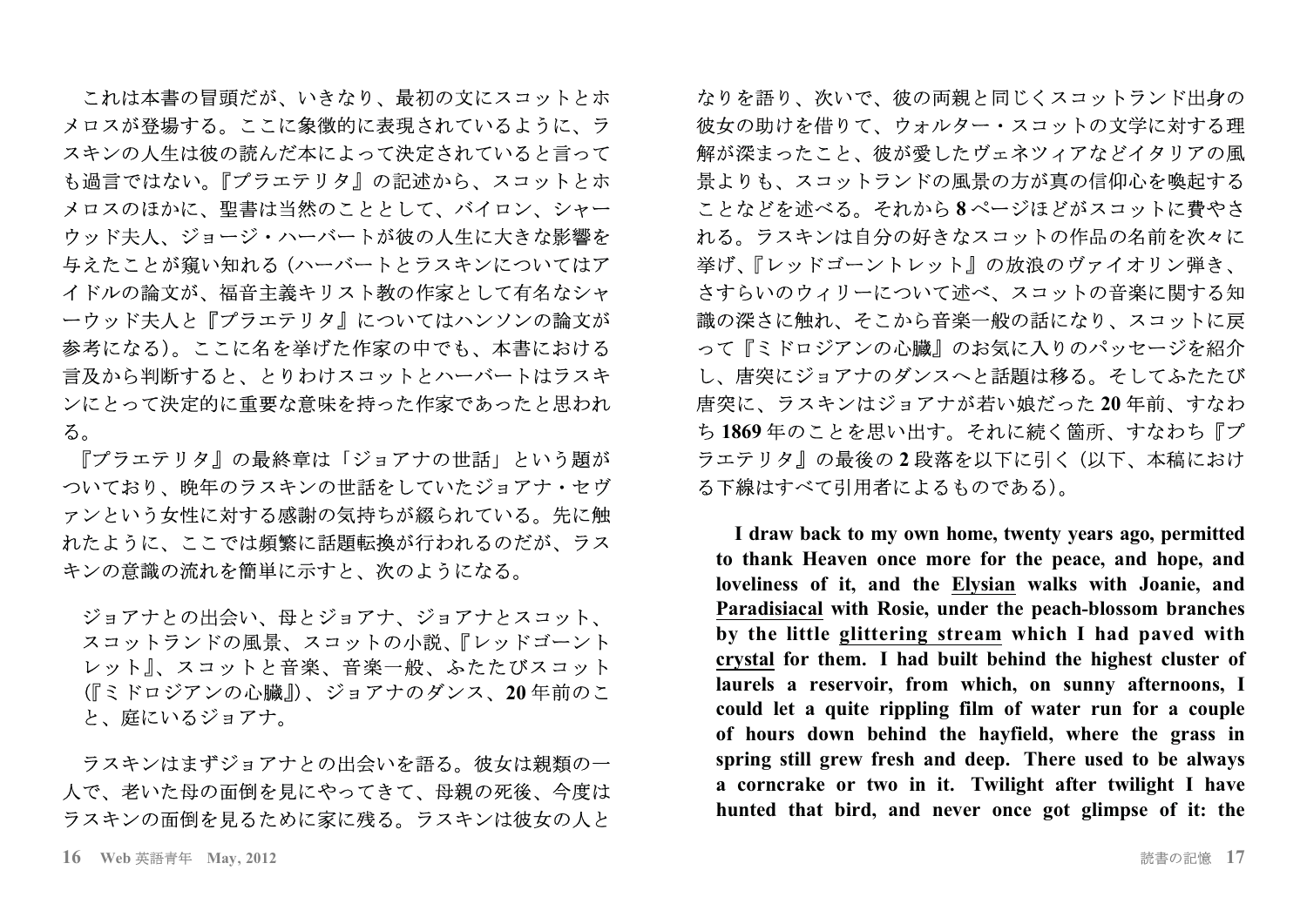voice was always at the other side of the field, or in the inscrutable air or earth. And the little stream had its falls, and pools, and imaginary lakes. Here and there it laid for **itself lines of graceful sand there and here it lost itself ;** under beads of chalcedony. It wasn't the Liffey, nor the Nith, nor the Wandel; but the two girls were surely a little cruel to call it "The Gutter"! Happiest times, for all of us, that ever were to be; not but that Joanie and her Arthur are giddy enough, both of them yet, with their five little ones, but they have been sorely anxious about me, and I **have been sorrowful enough for myself since ever I lost ,** sight of that peach-blossom avenue. "Eden-land" Rosie **calls it sometimes in her letters Whether its tiny river .** were of the waters of Abana, or Euphrates, or Thamesis, I **know not but they were sweeter to my thirst than the , fountains of Trevi or Branda.**

**How things bind and blend themselves together The last !** time I saw the Fountain of Trevi, it was from Arthur's father's room — Joseph Severn's, where we both took Joanie to see him in 1872, and the old man made a sweet drawing of his pretty daughter-in-law, now in her schoolroom; he **himself then eager in finishing his last picture of the Marriage in Cana which he had caused to take place under , <sup>a</sup> vine trellis and delighted himself by painting the crystal , and ruby glittering of the changing rivulet of water out of** the Greek vase, glowing into wine. Fonte Branda I last saw **with Charles Norton under the same arches where Dante ,** saw it. We drank of it together, and walked together that **evening on the hills above where the fireflies among the , scented thickets shone fitfully in the still undarkened air.**

*How* **they shone moving like fine broken starlight through ! the purple leaves How they shone through the sunset that . ! faded into thunderous night as I entered Siena three days before the white edges of the mountainous clouds still , lighted from the west and the openly golden sky calm ,** behind the Gate of Siena's heart, with its still golden words, **" " Cor magis tibi Sena pandit and the fireflies everywhere ,** in sky and cloud rising and falling, mixed with the lightning, **and more intense than the stars 525 27 .**

## 大まかな流れをおさえておく。

20 年前の我が家。ジョアナ (ここではジョアニーと表記され ている) やロージー (ラスキンが愛した少女ローズ・ラ・トゥ シュを指す) と一緒に歩いたパラダイス。そこに水晶を敷き詰 めた輝く人工の川を作った。この川を二人の娘たちは残酷にも 「溝」と呼んだ。一番幸せだったあの頃。もっとも、ジョアナ はアーサー・セヴァンと結婚して5人も子供がおり、今も目が くらまんばかりに幸せだ。私は、エデンの国とロージーが呼ぶ あの桃の花の小道を失って以来、悲しみの多い生活を送ってい る。あの小さな川はトレビやブランダの泉の水よりも甘いもの だった。

様々なことがらが交じり合っていく! トレビと言えば、ジ ョアナの夫であるアーサーの父親、画家のジョウゼフ・セヴァ ンの部屋からあの泉を見た。1872年のことだ。あの頃セヴァ ンは彼の最後の作品を完成させようとしていた。「カナの結婚」 という絵で、そこにはギリシャの花瓶から注がれた水が水晶の ように輝いてワインに変化する様が描かれていた。ブランダの 泉を最後に見たのはチャールズ・エリオット・ノートンと一緒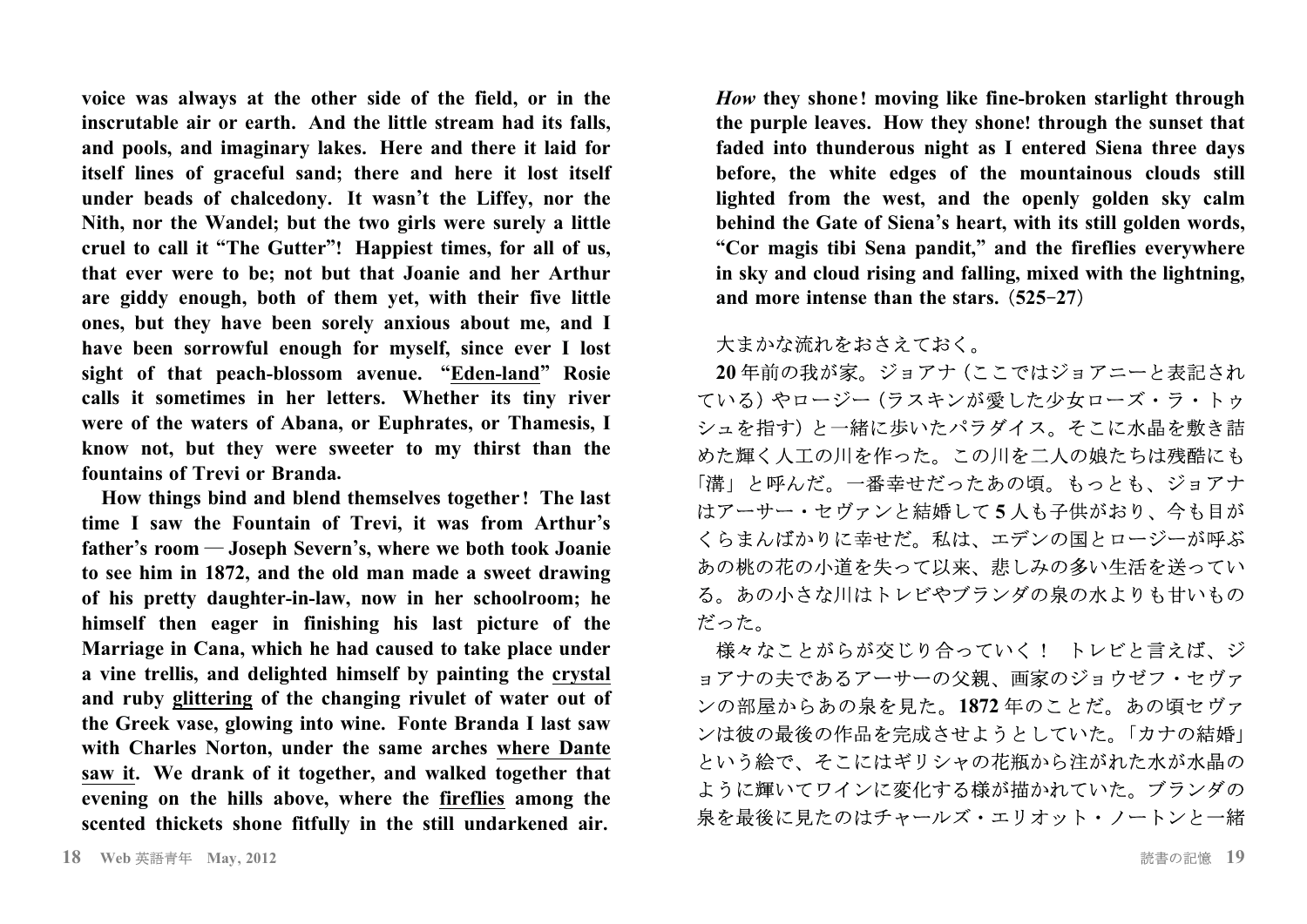の時だった。ダンテがこの泉を見た、その同じアーチの下で。 我々は泉の水を一緒に飲み、それから泉の上の丘に二人で歩い ていった。たくさん蛍がいた。なんという輝き! それはまる で、細かく砕けた星のようだった。そういえば、その三日前、 シエナに行った時も、夕闇が夜の闇に変わろうとする頃、雷が 鳴り響き、稲妻と共に、蛍の光が空のいたるところを上下し、 星よりも強い光で輝いていた。

この結末の中心的なイメージはパラダイスであり、そこを流 れる川だと言ってよいだろう。1969年にピエール・フォンタ ニーは、『プラエテリタ』の真中あたりにある、ジュネーヴの ローヌ川の描写に神話的な意味における「楽園」が描かれてい るとし、そこに現れる「輝く宝石」のイメージは無垢な幼年時 代への回帰と、「永遠の現在」を表していると論じた。次いで 1976年にエリザベス・ヘルシンジャーは、フォンタニーの指 摘した「楽園」のイメージは、『プラエテリタ』の結末部に見 られる「楽園」志向と呼応していると主張した。当該のローヌ 川の描写を以下に引く。

For all other rivers there is a surface, and an underneath, and a vaguely displeasing idea of the bottom. But the Rhone flows like one lambent jewel; its surface is nowhere, its ethereal self is everywhere, the iridescent rush and translucent strength of it blue to the shore, and radiant to the depth.

Fifteen feet thick, of not flowing, but flying water; not water, neither,  $-$  melted glacier, rather, one should call it: the force of the ice is with it, and the wreathing of the clouds, the gladness of the sky, and the continuance of Time.

Waves of clear sea are, indeed, lovely to watch, but they are always coming or gone, never in any taken shape to be seen for a second. But here was one mighty wave that was always itself, and every fluted swirl of it, constant as the wreathing of a shell. No wasting away of the fallen foam, no pause for gathering of power, no helpless ebb of discouraged recoil; but alike through bright day and lulling night, the never-pausing plunge, and never-fading flash, and never-hushing whisper, and, while the sun was up, the ever-answering glow of unearthly aquamarine, ultramarine, violet-blue, gentian-blue, peacock-blue, river-of-paradise blue, glass of a painted window melted in the sun, and the witch of the Alps flinging the spun tresses of it for ever from her snow.  $(P, 296-97)$ 

確かに、3行目の lambent jewel や下から4行目の river-ofparadise などといったフレーズは『プラエテリタ』の結末部 の下線をほどこしたいくつかのフレーズと共鳴する。

さて、上の引用では No wasting; no pause; never-pausing; never-fading; never-hushing といった表現が、10-11 行目にあ る continuance of Time という句を強調して、これがこのパッ セージの急所であることを示している。エピファニーとでも言 うべき、この特権的瞬間と自伝の結末との連関に思い至れば、 後者においても「時の継続」が重要な意味合いを持つと考えた くなる。

フォンタニーやヘルシンジャーの議論をふまえて、1982年 にウィリアム・アロウスミスは、『プラエテリタ』の結末部、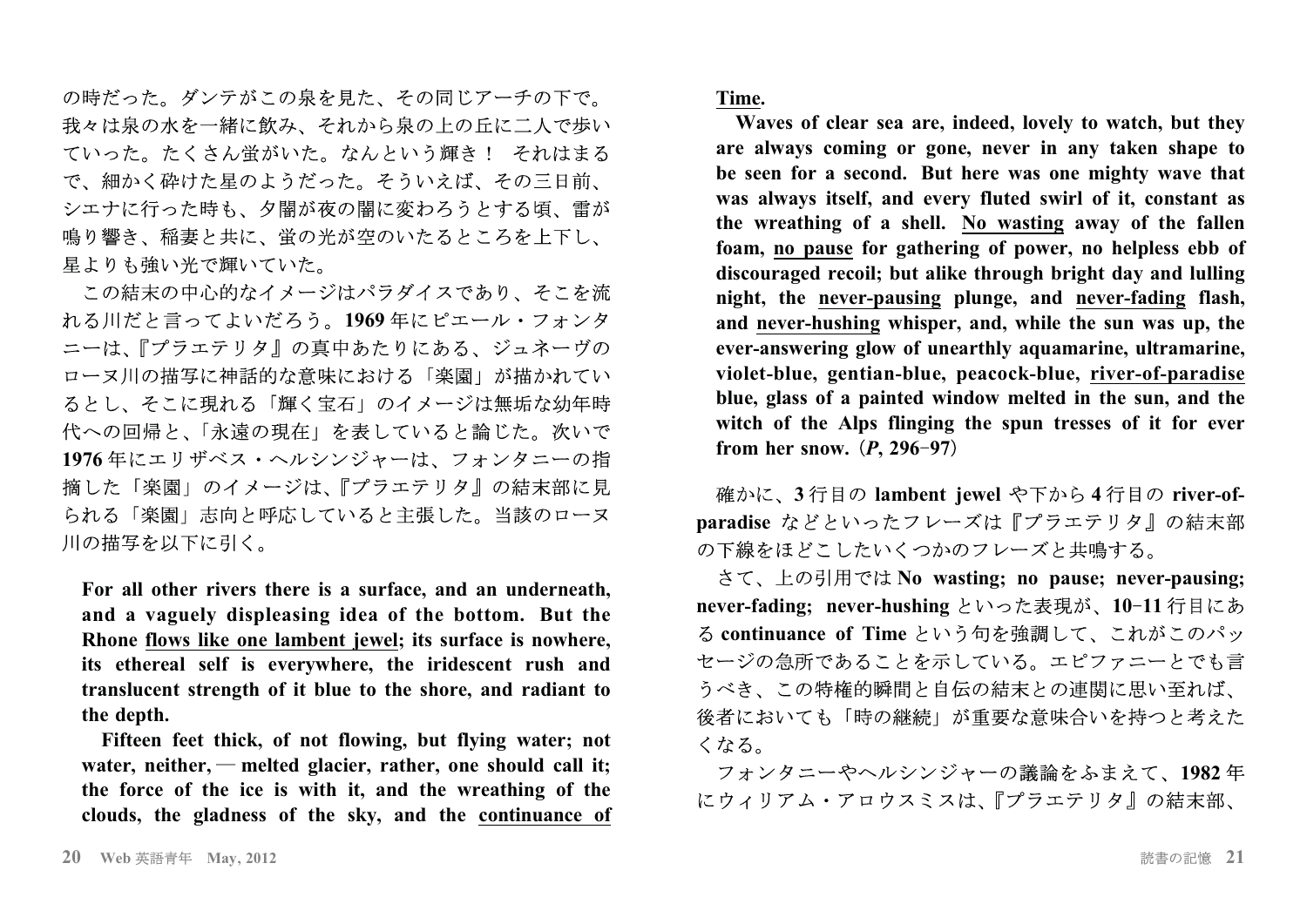およびローヌ川の描写に見られるラスキンの文章の心は、現 在の瞬間を永遠化する、無期限に引き延ばす試みにある–– "the *Praeterita* passage seems devoted to eternising, or at least suggesting the indefinite suspension of the present" (Arrowsmith, 225)––との見解を提出した。これはまことに正鵠を射た意 見である。『プラエテリタ』の結末部については既に多くの論 考が発表されており、この作品の構成や言語表現について参酌 すべきは、フォンタニー、ヘルシンジャー、アロウスミスに加 えて、フライシュマン、ペルタソン、ローゼンバーグ、ソーヤ ーといったあたりだが、僕にとって一番興味深いのはラスキン の蛍に対する執着ぶりを説いたアロウスミスの論文である。彼 は結末にある「ダンテが見たブランダの泉」という部分に着目 し、ここには『神曲・地獄篇』第30章における贋金作りアダ モのエピソードに対する言及が隠されていることを明らかにし た(210)。『地獄篇』では、犯罪者のアダモは罰として永遠に 喉の渇きを覚え、ブランダの泉の水を求め続ける人物として描 かれている。アロウスミスはまた、炎に包まれた罪人を表す蛍 の描写 (第26章) や、それに対応する『天国篇』(Paradiso) に おける蛍についてもラスキンが知らなかったはずはないと主張 する(220-21)。なるほど、蛍とパラダイスという連関がある のなら、『プラエテリタ』の結末部において、ラスキンがダン テの『神曲』を想起しているのは間違いあるまい。

最初に触れたように、『プラエテリタ』はスコットとホメロ スへの言及から始まっている。したがって、本作がダンテを喚 起して終わるのはまことに文学的なデザインであり、首尾一貫 している。こうして納得した後、このデザインを念頭に置いて 結末部をじっくり眺めていると、アロウスミスが発見した柳の

下にはもう一匹ドジョウがいるような気配がする――ここには ダンテの『神曲』だけではなく、もう一つ別の文学作品につい てのラスキンの記憶が作用しているのではないだろうか。

『プラエテリタ』の結末の中心に「川の流れ」のイメージが あることについては先に述べた。実は、ここに至る何ページか 前に、ラスキンの意識の流れはちゃんとその下準備をしてい る。結末に至る直前、ラスキンはスコットについて語ってい る。つまり、スコットに対する言及で始まった自伝物語はスコ ットに対する言及で最終段階へと至るわけである。そこで作者 は『レッドゴーントレット』から音楽一般へと話題を転じ、そ れを中断して、やや唐突に、これだけは言っておきたいという ような趣で『ミドロジアンの心臓』に話を戻す。ラスキンは、 ロンドンのリッチモンドヒルから眺めた風景を描いた文章はあ またあれど、これほどすばらしいものはないと言い、20行ほ どスコットを引用する。以下がその文章である。

"A huge sea of verdure, with crossing and intersecting promontories of massive and tufted groves, was tenanted by numberless flocks and herds, which seemed to wander unrestrained, and unbounded, through the rich pastures. The Thames, here turreted with villas, and there garlanded with forests, moved on slowly and placidly, like the mighty monarch of the scene, to whom all its other beauties were but accessories, and bore on his bosom a hundred barks and skiffs, whose white sails and gaily fluttering pennons gave life to the whole.

"As the Duke of Argyle looked on this inimitable landscape, his thoughts naturally reverted to his own more grand and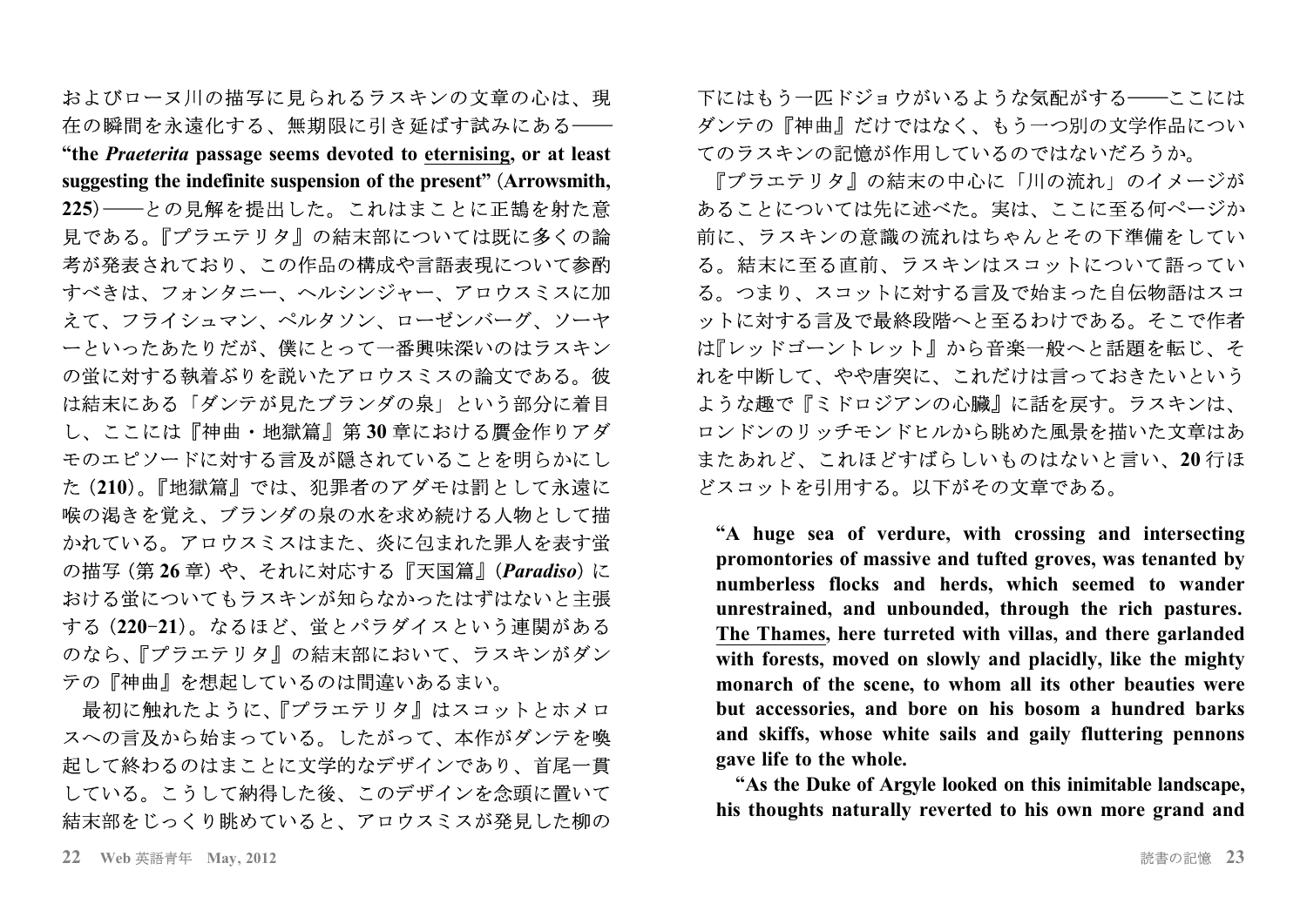scarce less beautiful domains of Inveraray. 'This is a fine scene,' he said to his companion, curious perhaps to draw out her sentiments; 'we have nothing like it in Scotland.' 'It's braw rich feeding for the cows, and they have a fine breed o' cattle here,' replied Jeanie; 'but I like just as weel to look at the craigs of Arthur's Seat, and the sea coming in avont them, as at a' thae muckle trees."  $(521-22)$  [The Heart of Midlothian, Ch.36])

なるほど確かに立派な文章ではあるが、これが果たしてラ スキンの激賞に値するほどのものなのだろうか? いや、むし ろ、ラスキンがこれをいい文章だと思うのは、あるいは、ラス キンがこれをいい文章だとここで言うのは、これがテムズ川に 関わるからだ――こう、僕は論じたい。ラスキンの意識はこの スコットのパッセージの記憶を引きずりながら、結末に流れ込 んでいくのである。『プラエテリタ』の最後から二番目の段落 には Abana, or Euphrates, or Thamesis と三つの川の名前が 挙げられている。アバナとユーフラテスは旧約聖書に出てくる もので、特にユーフラテスは『創世記』によるとエデンの園か ら流れ出る川の一つとあり、Eden-land という語との関連か ら、ここにその名が挙げられるのは納得できる。そして、「タ メシス」。これはテムズのラテン名である。よって、『ミドロジ アンの心臓』の文章の記憶がここに流れ込んできている、と 推論される。しかし、どうして、「テムズ」でなくラテン名の 「タメシス」なのか? これはそれほど頻繁にお目にかかる語 ではない。ラスキン全集の中でもここ一回しか使われていな い。となると、これには何か理由があると考えたくなる。旧約 聖書の川に合わせるために古風な呼び名にしたのか? いや、

そうではあるまい。すぐれて文学的なテクストとしての『プラ エテリタ』という文脈を考えた時、ここには、蛍の描写にダン テのテクストの記憶が埋め込まれていたのと同じように、ある 文学作品についてのラスキンの記憶が埋め込まれているのでは ないだろうか。

ラスキンはスペンサーの詩を好み、『妖精女王』をいろいろ なところで引用している。『プラエテリタ』の中でも、子供の 時に父親がよく読んでくれた詩人の中にシェイクスピアやポウ プとともにスペンサーの名が挙がっている。その関連で、ラス キンが1884年に書いた、ある手紙に注目したい。

 $\ldots$  don't read any more George Eliot or Thackeray — but Scott *continually*, and more old-fashioned poetry  $-$  George Herbert's "Church Porch" to begin with, and Spenser's minor poems. (To Miss Lizzie Watson, April 11, 1884)

『プラエテリタ』は連載で出版され、それが始まったのは 1885年の7月であった。したがって、これは自伝執筆のすぐ 前に書かれた手紙である。ラスキンにとって重要な作家はスコ ットとハーバートだと先に述べたが、この二人に付け足す格好 で、彼はスペンサーのマイナー・ポエムを読みなさいと知人に 薦めているのである。人に薦めるぐらいだから、彼自身スペン サーはマイナーなものまで相当読み込んでいたと推察される。 であるから、"The Ruines of Time"というマイナーな詩をラ スキンが知っていたと考えても見当はずれではないだろう。こ の詩の冒頭に「タメシス」が出てくるのである (It chaunced me on day beside the shore / Of siluer streaming Thamesis to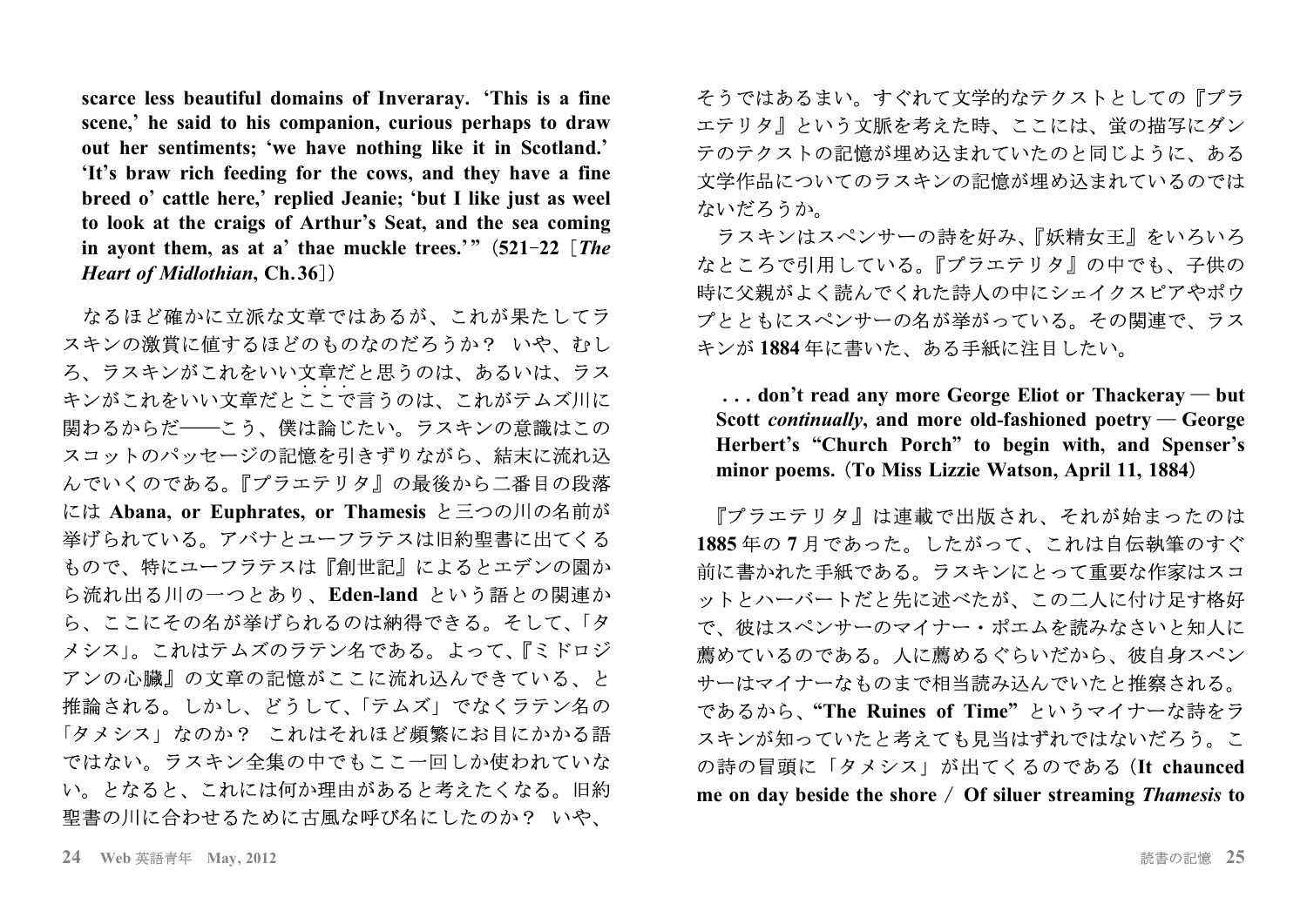bee)。ちなみにスペンサーもこの語をここでしか用いていな い。僕は、『プラエテリタ』の結末を書いていたラスキンの頭 の片隅にこの詩があったのではないか、と想像したいのだ。

「時の廃墟」と題されたこの詩は、スペンサーの師でありパ トロンであったフィリップ・シドニーの死を悼むもので、シド ニーの妹ペンブルック伯爵夫人メアリーに捧げられている。冒 頭テムズ川のほとりで、詩人は今のセント・オーバンズのあた りの土地の精に出会う。それから、題にあるように、「世の中 のものは何でも時にむしばまれる運命にある」というテーゼが 何度か変奏されるのだが、リー・デニーフ (267) が述べてい るように、詩の後半には、詩人が詩というモニュメントを作る ことによって失われたものを救出し、不滅のものにするとい うアンチテーゼが現出する (This pattern - a temporal loss finally "redeemed" by a poetic monument  $-$  governs each of the subjects broached in the remainder of the poem.).  $\zeta \cup \zeta$  $\zeta$ , Whiles thou now in Elisian fields so free  $/ \ldots /$  So there thou liuest, singing euermore, / And here thou liuest, being euer song / Of vs. (II. 332, 337-39) とあるように、パラダイ スである Elisian Fileds にいるシドニーは、彼が作った詩によ って不滅の存在として描かれている。デニーフの解説を引こう。

It serves first to demonstrate that despite the deaths of individual family members, each succeeding member keeps alive, by imitation, the pattern of virtue, the Idea of excellence, which defines the family line. The poet, too, becomes a member of this line by joining Sidney in song, by imitating Sidney's singing, and by his new relationship with the Countess, his own succeeding patron. (269)

つまり、スペンサーもまたシドニーをうたう詩というモニュ メントを作ることによって、彼自身不滅の系統に連なることが 可能になるのである。この試みをスペンサー自身は、ペンブル ック伯爵夫人メアリーに対する献辞の中で eternizing という言 葉を使って説明している (speciallie intended to the renowming of that noble race, from which both you and he sprong, and to the eternizing of some of the chiefe of them late deceased). 面白い暗合だが、先に見たように、アロウスミスはラスキンの 自伝を論じるにあたり、作者が結末で試みたのは特権的な瞬間 を eternise することであった、とまさしく同じ言葉を用いてい る。

タメシスはもとより、パラダイスのモチーフも呼応して、ス ペンサーの「時の廃墟」が結末で想起されるという結構は、多 くの文学テクストがあやなすラスキンの自伝の最後にふさわし い、すぐれて文学的なデザインと言えるだろう。加えて、作者 自身が意識していたかどうかはともかく、『プラエテリタ』と いう詩的記念碑は、かつてのスペンサーの試みと同じように、 文学の不滅の系統に連なるという形で「時の継続」という理想 を顕現しようとしているのではなかろうか。

(本稿は、2010年5月29日に神戸大学で行われた日本英文学 会第82回全国大会のシンポジウム、「Victoria 朝の自伝を読 む」における発表に基づく。)

## 〈参考文献〉

Arrowsmith, William. "Ruskin's Fireflies". The Ruskin Polygon. Eds. John Dixon Hunt and Faith Holland.